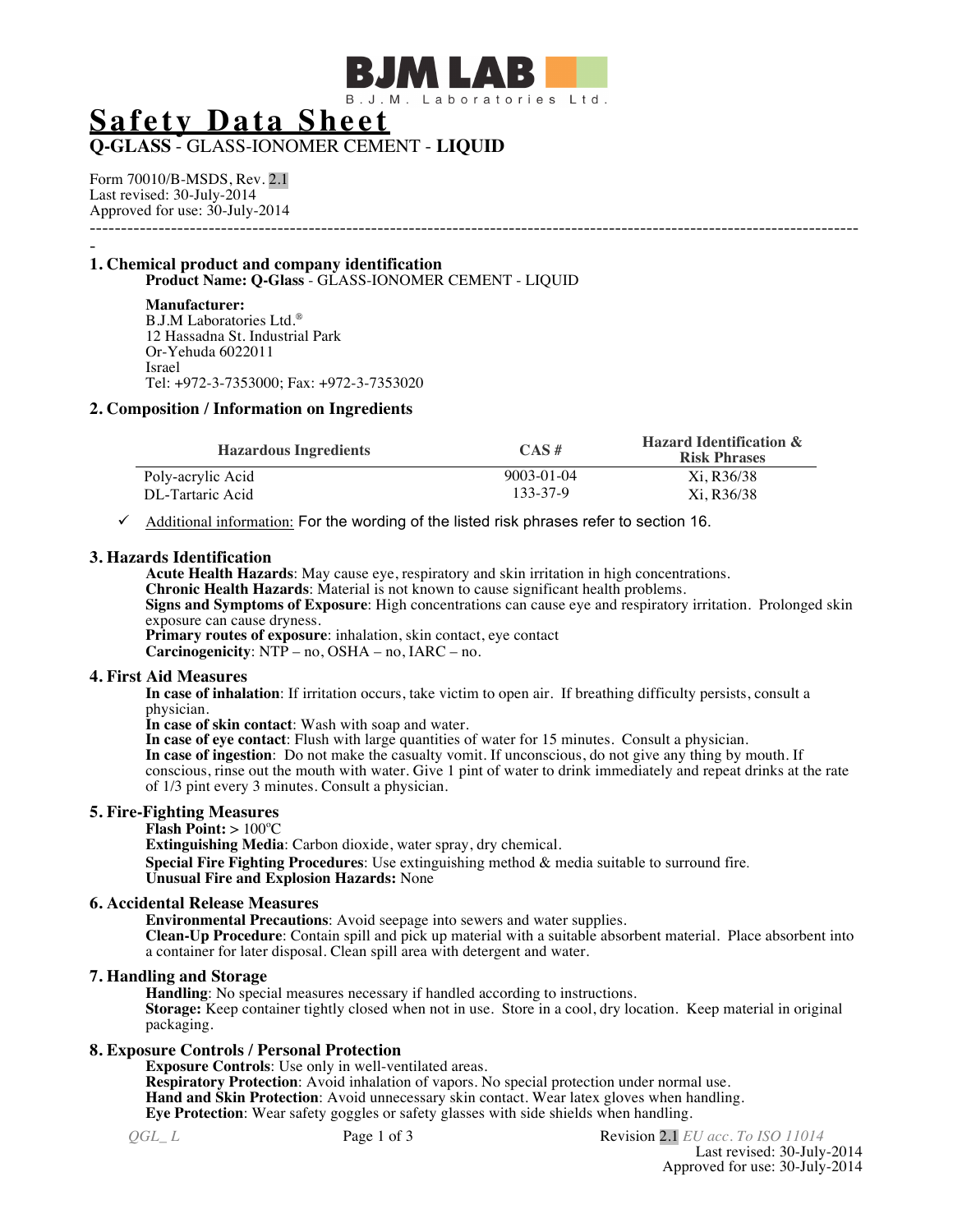

B.J.M. Laboratories Ltd.

**Hygiene Measures**: Remove spilled material from skin and clothing. Do not eat or drink when handling this material.

# **9. Physical and Chemical Properties**

**Appearance**: Colorless liquid **Odor**: Specific odor **Boiling Point/Range**: 100°C **Evaporation Rate** (Water = 1): N/A **Vapor Density**  $(Air = 1)$ :  $N/A$ **Solubility in Water:** Very soluble **pH:** Acidic **Specific Gravity**  $(H_2O=1) = 1.25g/cm^3$ **Percent Volatile** ( $\sqrt[w]{w}$ %): 60 (WATER)

### **10. Stability and Reactivity**

**Stability**: This material is stable. **Hazardous Reactions**: None if handled according to directions **Hazardous Polymerization**: May occur. **Conditions to Avoid**: Heat. **Incompatibility**: Reactive materials, e.g. metals, peroxides, etc. **Hazardous Decomposition Products**: CO, CO2

# **11. Toxicological Information**

**Acute oral toxicity** :  $LD_{50}$  (rat) > 2000 mg/KG **Irritation of Skin**: dryness and irritation possible upon prolonged exposure **Allergic Effects**: acrylates sensitive individuals may exhibit an allergic reaction.

### **12. Ecological Information**

Do not discharge into sewers or water supplies **Environmental persistence and degradability**: no data available **Ecotoxicity**: no data available

### **13. Disposal Considerations:**

May be disposed of in landfill or incinerator in accordance with local, state and federal regulations.

# **14. Transport Information:**

| 14.1 Transport at land | <b>ADR</b>           | 8                                         | <b>RID</b>       | 8 |
|------------------------|----------------------|-------------------------------------------|------------------|---|
|                        | UN Number            | 3265                                      | Kemler<br>Number |   |
|                        | Packing Group        | Н                                         |                  |   |
|                        | Proper shipping name | Corrosive liquid, acidic, organic, n.o.s. |                  |   |
| 14.2 Transport at sea  | <b>ADNR</b>          | ŏ                                         | <b>IMDG</b>      |   |
|                        | <b>UN Number</b>     | 3265                                      |                  |   |
|                        | <b>EMS</b>           |                                           | <b>MFAG</b>      |   |
|                        | Packing Group        | Н                                         |                  |   |
| 14.3 Air transport     | Proper shipping name | Corrosive liquid, acidic, organic, n.o.s  |                  |   |
|                        | <b>ICAO/IATA-DGR</b> |                                           |                  |   |
|                        | UN Number            | 3265                                      |                  |   |
|                        | Proper shipping name | Corrosive liquid, acidic, organic, n.o.s  |                  |   |
|                        | Subsidiary Risk      |                                           |                  |   |
|                        | Labels               |                                           |                  |   |
|                        | Packing Group        | П                                         |                  |   |

**U.S. DOT Shipping Name**: Corrosive Liquid **U.S. DOT Hazard Class**: 8 **U.N./N.A. Number**: UN3265 **U.S. DOT Packing Group:** II **Other**: Corrosive

#### **15. Regulatory Information:**

This product requires classification according to the criteria of EC. The product is a medical device according to the EC-directive 93/42.

15.1 UN Number 3265 15.2 National regulations

15.3 EU number